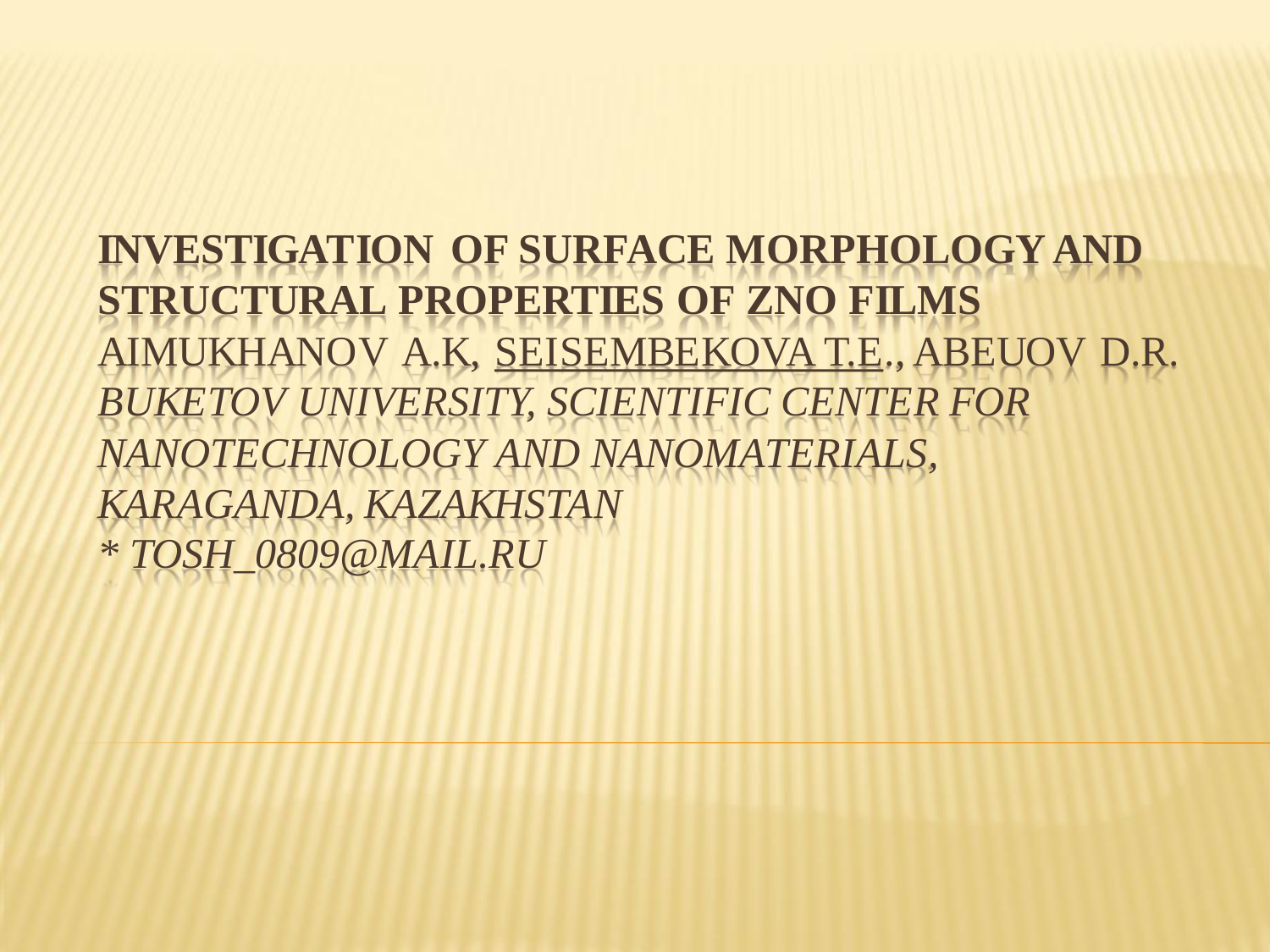The influence of structural changes in the ZnO polymer on the morphological and optical parameters of films and the photovoltaic characteristics of solar cells was studied. To change the structure, the polymer with the electronic conductivity of ZnO was diluted with a certain concentration of isopropyl alcohol. The advantages of the properties of the modified film were determined by comparing the surface morphology.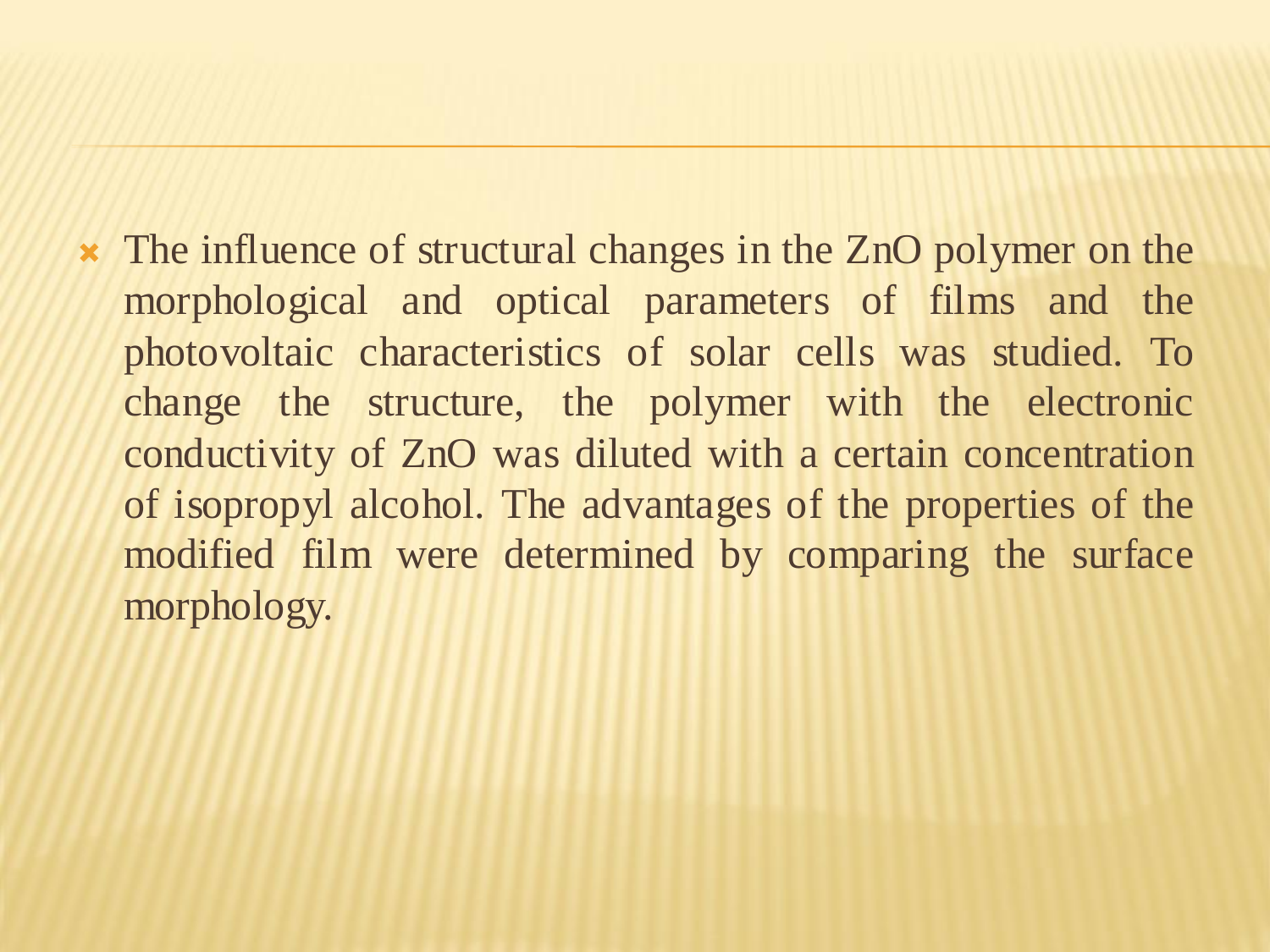The preparation of substrates for photosensitive cells based on FTO was carried out according to the method [1,2]. We used Zn<sub>5</sub>(OH)<sub>8</sub>Cl<sub>2</sub> (99%, Ossila), Izopropanol (pure 99.9% Sigma Aldrich). ZnO films were obtained on the FTO surface by centrifugation (using a SPIN150i centrifuge manufactured by Semiconductor Production System) at a rotation speed of 1000, 1500, 3000, 4000, 5000 rpm. After that, the films were annealed in an air atmosphere at a temperature of 200 C for 15 minutes, then annealed at a temperature of 450 C for an hour.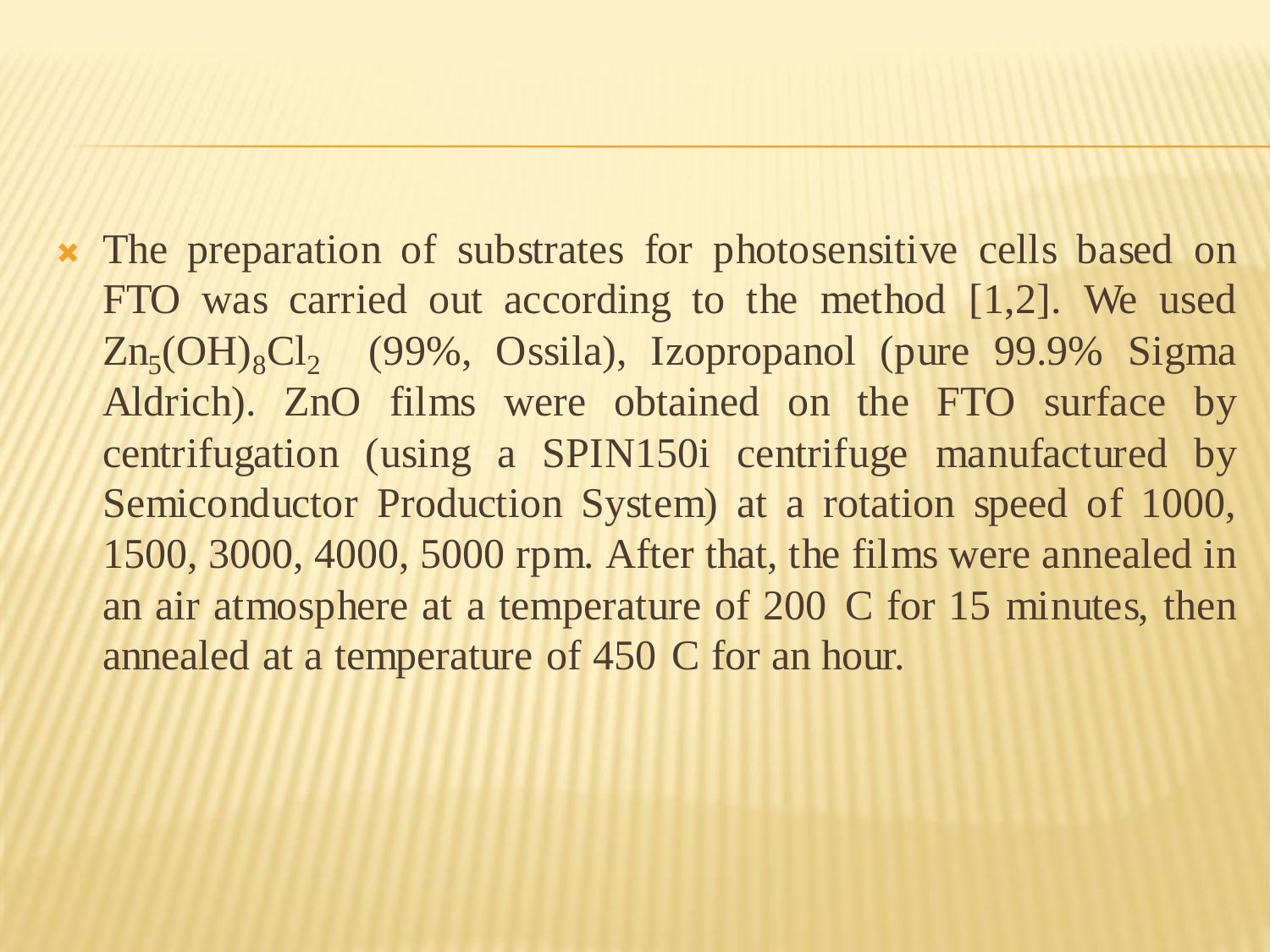

Figure 1. Images of the surface morphology of ZnO films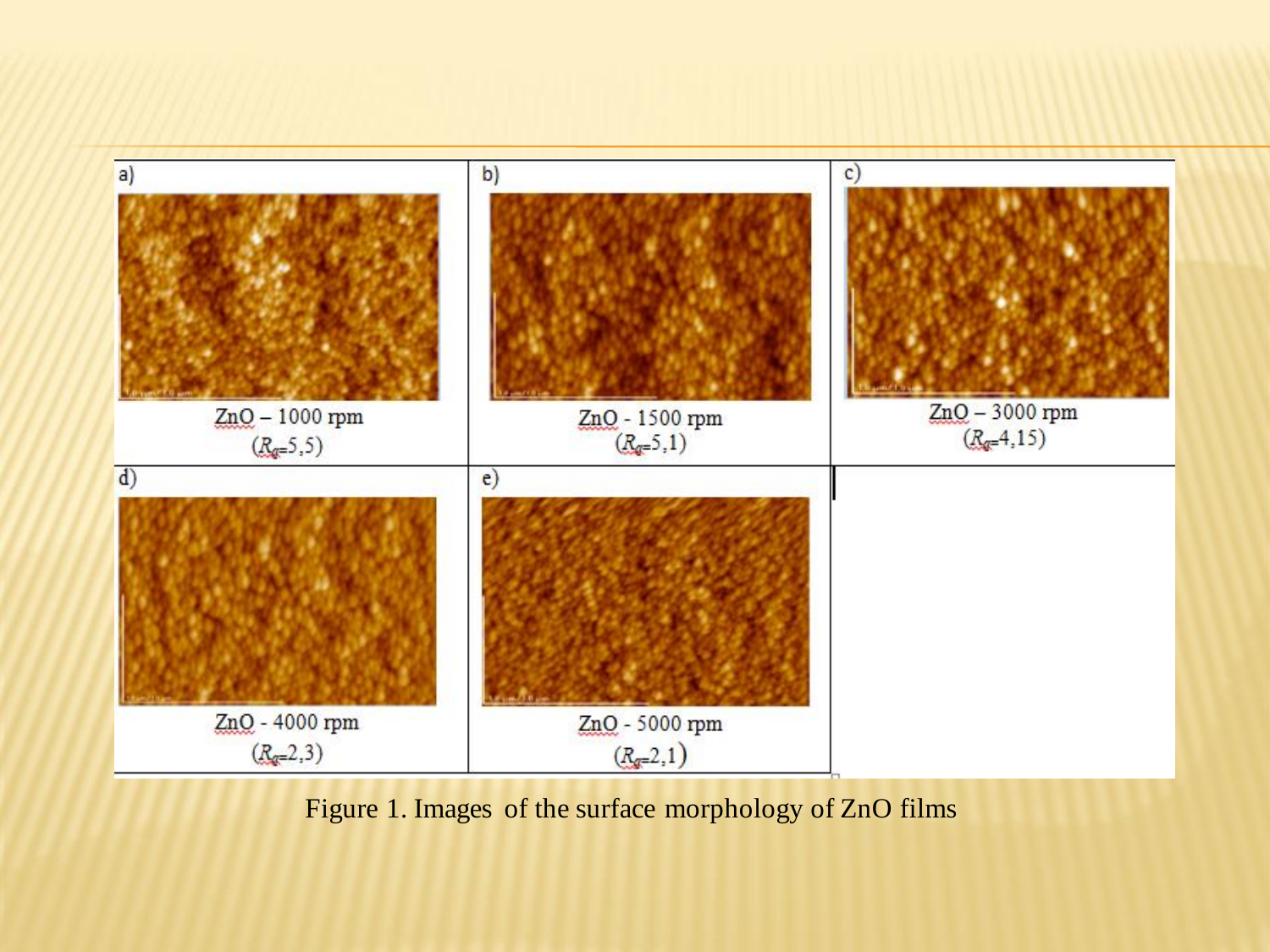When studying the structure of the synthesized samples, SEM images were obtained, which show that the ZnO film has a granular structure (Figure 1). The ZnO film has a uniform structure with a roughness of  $R_q = 5.5$  nm at a rotation speed of 1000 rpm. When the rotation speed increases, the *R<sup>q</sup>* value of the film roughness decreases to the range of  $5.1 - 2.0$  nm (figure 2 a, b, c, d, e).

We assume that there is an optimal ZnO film thickness where there is a balance between transport and recombination. A cell with the optimal ZnO thickness will have the maximum charge carrier lifetime.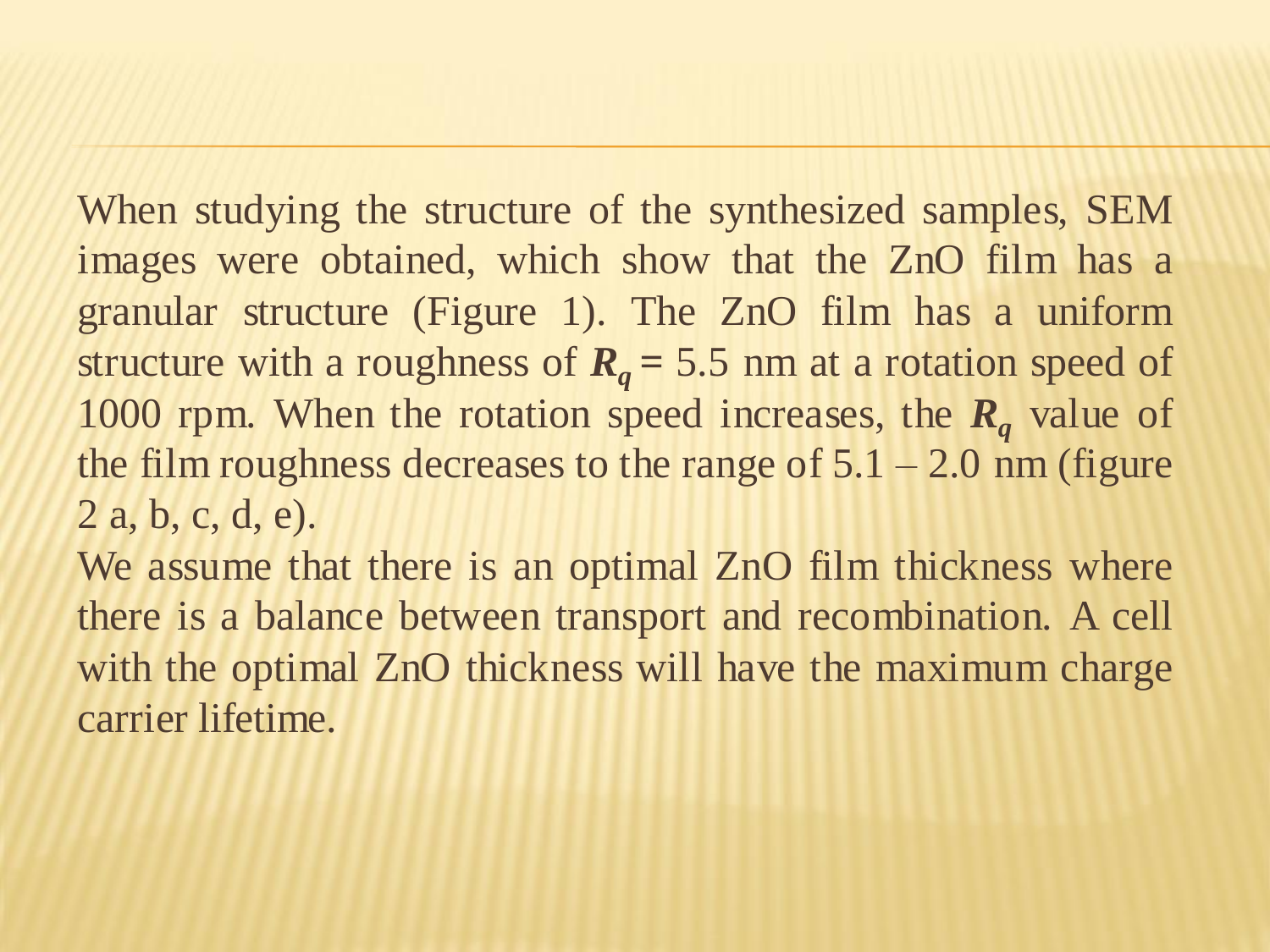Experiments showed that when the thickness of the ZnO layers increased from 10 nm to 100 nm, similar grain sizes and surface morphology were observed, which led to significant changes in the performance of the device